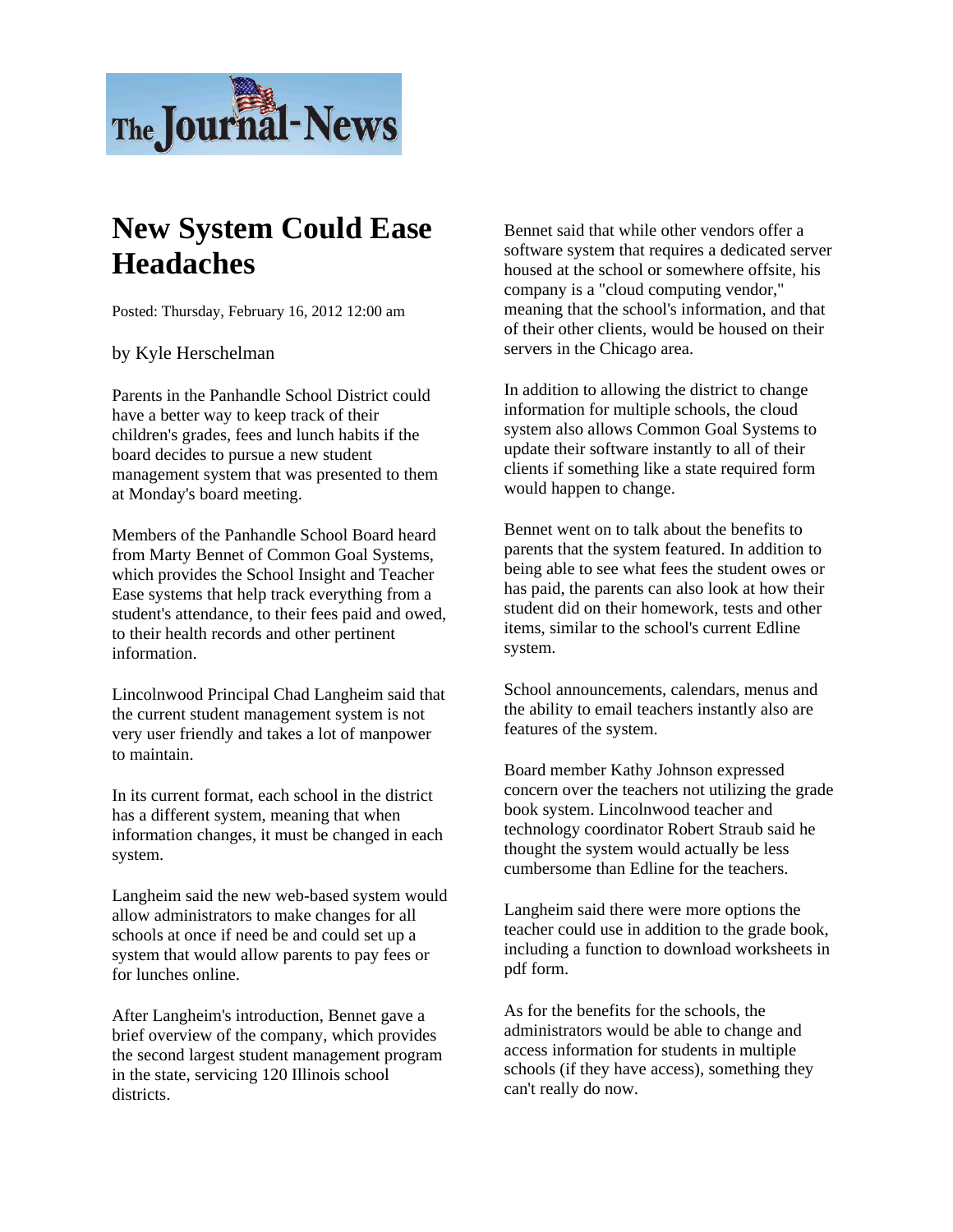There would also be one system for PBIS (Positive Behavior Intervention and Supports), allowing the teachers and administrators to track and prevent destructive behavior and send instant reports to the parents and administration. Bennet said that the system is web based, the administrators will be able to act instantly, even if they are not at the school.

Langheim mentioned that the new system would greatly reduce the manpower needed to look up medical info, which is now done in file form, and in tracking attendance, which is done by going from class to class.

Johnson asked about transferring information over to the new system. Bennet said that would be part of the installation and the school would send info in spreadsheet form to Common Goal Systems, which would then convert it to the new system.

Johnson also asked about the information that cannot be done that way and whether there was an FTP site the district could use rather than the email, due to possible security concerns.

Bennet said that info would have to be entered in manually and that there was an FTP site available, but most districts used the email.

Johnson asked about sending the required SIS forms to the state through the new system. Bennet said that the system can export information and can show what information is missing before they are sent. He added that it would be possible to do a mass edit for a large group of students if the state changes the information required.

Johnson asked whether the system would be compatible with the schools' current lunch keypad system. Bennet said it would and would also show if the students had any food allergies and the parents what their child ate.

District bookkeeper Tammi Mixen added that she would have access to that part of the system, which would give her instant information for the free and reduced lunch program.

Board member Mike Meisner expressed concern over the security of the system, worrying about whether a student or parent would attempt to hack into it.

Bennet said the company had a denial of service attack recently and the system shuts itself down to prevent information from going out. He added that if the school went with another company with a dedicated server, the district would have to take the same security measures that Common Goal is currently doing on their own servers.

The cost of the new system would be \$6,300 per year. Bennet pointed out that if the school went with another company, the cost would be greater and spread out over a longer period of time, but the district would be locked into the system. With Common Goal, the district can opt out of the system after a year if it doesn't meet their needs.

After Bennet's presentation, the board discussed the matter, with Meisner saying that he would be inclined to agree with the purchase of the program, but would like to look into it further and bring it back next month.

Langheim said that was part of the reason for bringing it before the board now, so if they do purchase it, it would be ready for use when the master scheduling is done at the end of March.

Superintendent Connie Woods added that they would also like to train the new guidance counselor on the system at that time, if the board decides to make the purchase.

In other business, the board voted 6-0, with board member Terri Payne absent, to approve the consent agenda and the certified seniority and non-certified date of hire lists as presented. Superintendent Woods mentioned that there would be three retirees at the end of the year: Verne Pinkston, Becky Cherry and Joy Criner.

The board also discussed the public forum held in Litchfield in January, which discussed consolidation and shared services.